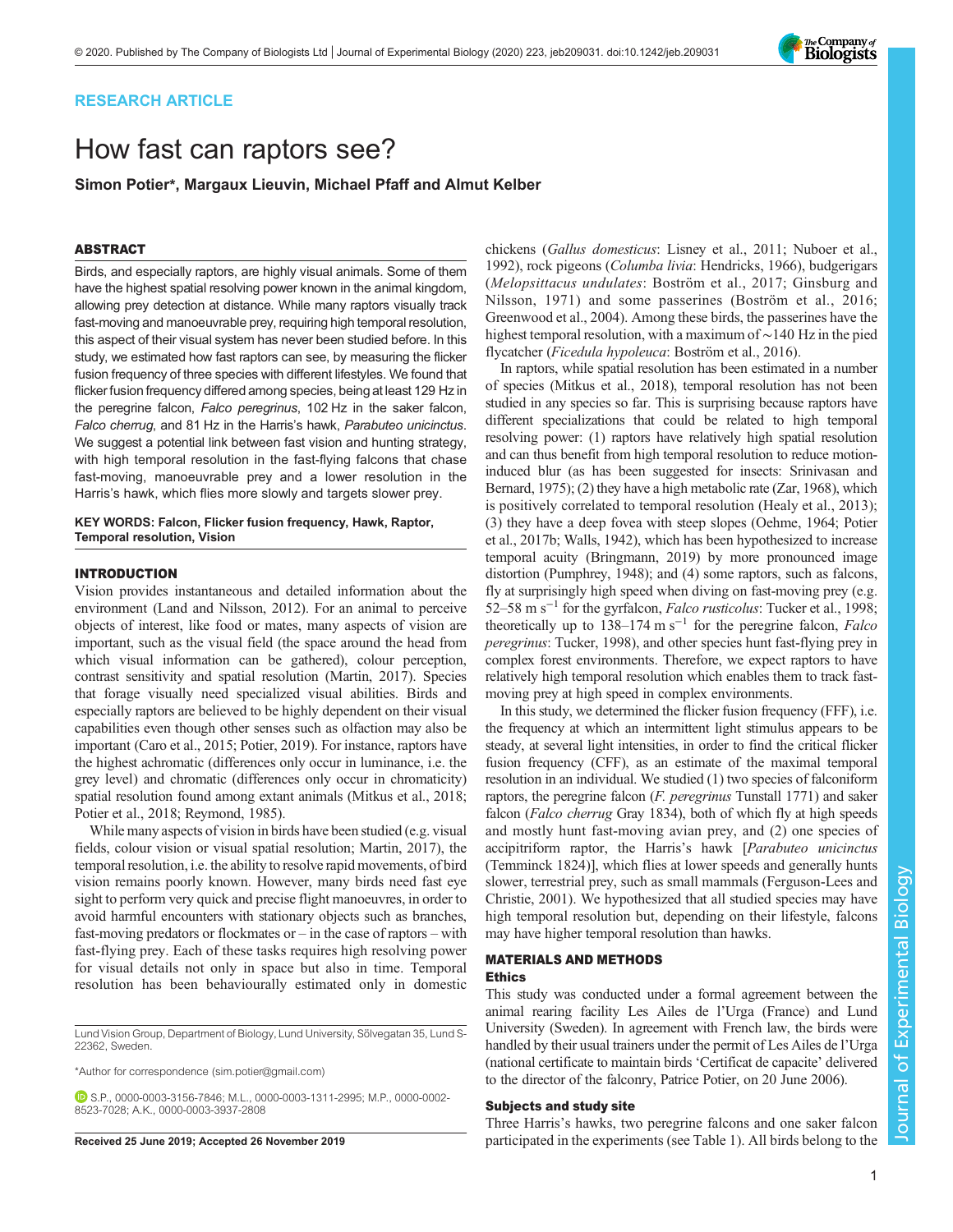<span id="page-1-0"></span>

| Table 1. Information on all birds used in the experiment |  |  |
|----------------------------------------------------------|--|--|
|                                                          |  |  |

| Order           | Common name      | Species name         | Individual | Sex    | Age (years) | Body mass (g) |
|-----------------|------------------|----------------------|------------|--------|-------------|---------------|
| Falconiformes   | Peregrine falcon | Falco peregrinus     | Waston     | Male   |             | 530           |
|                 |                  |                      | Xéros      | Male   |             | 540           |
|                 | Saker falcon     | Falco cherrug        | Xélor      | Male   |             | 700           |
| Accipitriformes | Harris's hawk    | Parabuteo unicinctus | Nadja      | Female |             | 1050          |
|                 |                  |                      | Gypsie     | Female |             | 1050          |
|                 |                  |                      | Lancelot   | Male   |             | 750           |

French falconry park Les Ailes de l'Urga, where they are kept in good health and allowed to fly regularly. They were tested close to their holding aviaries and returned to them immediately after each experimental session. During the period of this study, the birds' body mass was measured every day and maintained at 90% (for falcons) and 95% (for hawks) of the free-feeding body mass. The ratio of experimental body mass to free-feeding body mass was lower in falcons than in hawks because the falcons were parentreared while the hawks were hand-reared, and therefore more habituated to human presence.

## Experimental setup

Experiments were conducted in a room measuring 200×200 cm in area and 220 cm in height. Three walls were made of grey fabric, but the wall on which the stimuli were presented was made from wood and painted in a similar grey colour (Fig. 1). The room was illuminated from above using a white LED lamp that did not flicker (Trådfri LED 1000 lm, IKEA). A diffusion filter (LEE filters 452, Andover, UK) was used to distribute the light evenly in the room. We presented two light stimuli (generated by white LED lamps; Jansjö LED, IKEA), 2 cm in diameter and placed 140 cm above the floor and 115 cm apart from each other, to the birds simultaneously. We used a front-mounted diffusion filter (LEE filters 452) to create even light distribution, and neutral density filters (LEE filters) to generate different intensities. A custom-built circuit (based on an ARDUINO UNO, programmed in open source ARDUINO software IDE, library Tone, and connected via a power transistor to the lamps) was used to generate square wave light stimuli with exact frequencies between 10 and 1000 Hz. A stimulus with a flicker

frequency of 1000 Hz served as the perceptually constant stimulus (hereafter referred to as constant light).

A perch placed under each stimulus allowed access to a hidden hole where a food reward could be given by the experimenter (S.P. for hawks and M.L. for falcons). The birds began each trial from a starting perch, 110 cm above the floor and 180 cm from the stimuli. The stimuli thus had an angular diameter of 0.6 deg when seen from the starting perch.

## Behavioural procedure

Experiments were conducted from 10 September 2018 to 11 February 2019. Using operant conditioning and positive reinforcement, we trained each bird individually to discriminate between the constant light as the rewarded stimulus and the flickering light as the unrewarded stimulus (see [Boström et al.,](#page-5-0) [2017,](#page-5-0) for similar procedure). Initially, we trained the bird to fly from the starting perch to the perch in front of the constant light (Fig. 1). During the first 2 days, the food reward was visible and two constant light stimuli were presented, to train the bird to fly to a randomly chosen perch. Then, we started the training with one constant and one flickering light. If the bird made a correct choice and flew to the side presenting the constant light, it received a food reward (a piece of chicken, less than 2 g). If the bird flew to the simultaneously presented lamp flickering at 10 or 20 Hz, it did not receive a reward. The sides of the rewarded and unrewarded stimuli were changed in a pseudo-random order (i.e. the positive stimulus was not presented on the same side for more than three consecutive trials). Thus, during a session of 30 trials, the rewarded stimulus was presented 15 times on each side. When a bird reached 80% correct choices in two



Fig. 1. A female Harris's hawk sitting on the starting perch and making a decision. Note that the bird covers the left stimulus. The hidden hole is just below the visible stimulus. Photo credit: Hervé Colosio.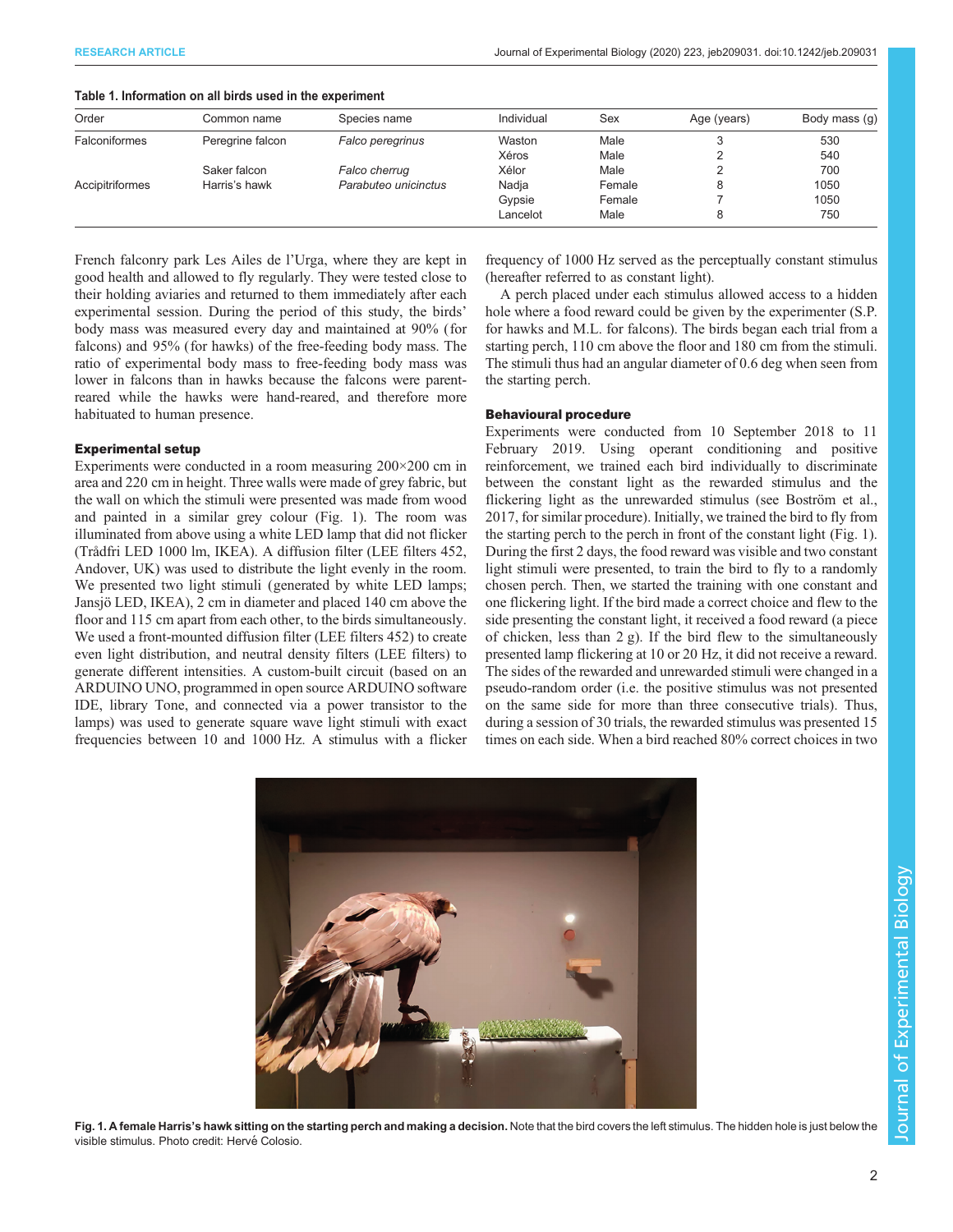<span id="page-2-0"></span>consecutive sessions of 30 trials each, we considered that it had learnt the task and started test sessions.

Each test session started with five easy trials (unrewarded stimulus flickering at 10 or 20 Hz). After this, we used a 2 up– 1 down experimental procedure to increase the frequency of the unrewarded stimulus in steps of 10 Hz until the bird could no longer distinguish the two stimuli. If a bird made two correct choices, we increased the frequency by 10 Hz. If a bird made one incorrect choice, we decreased the frequency by 10 Hz. Closer to the resolution limit of the bird, the same procedure was continued with steps of 5 Hz, 2 Hz and finally 1 Hz until the bird could no longer discriminate the two stimuli; thus, its FFF was reached. To precisely determine the FFF, several frequency reversals in steps of 1 Hz were performed at the threshold frequency (Fig. 2A). The procedure was repeated at five different stimulus luminances [160, 2650, 14,100, 26,400 and 55,500 cd m<sup>-2</sup>, measured using a photometer (Hagner ScreenMaster, Hagner, Solna, Sweden); Table 2] with two background luminances (0.1 and 2.9 cd m<sup>-2</sup>; Table 2). For each luminance, we present the averaged FFF determined in three test sessions. Each bird was tested individually at all light intensities, in random order, but only once per day. We



Fig. 2. Flicker fusion frequency (FFF) of falcons and hawks. (A) An example test session at a stimulus luminance 2650 cd m−<sup>2</sup> with the saker falcon. Each dot corresponds to a correct choice at the FFF determined as 71 Hz. (B) FFF at five stimulus luminances. Blue squares: Harris's hawks  $(n=3)$ ; red circles: peregrine falcons ( $n=2$ ); green triangles: saker falcon ( $n=1$ ). Symbols represent means±s.d. of individual birds; lines represent species averages.

# Table 2. Stimulus and cage illumination for all tests

| Stimulus luminance<br>$(cd m^{-2})$ | Background luminance<br>$(cd m^{-2})$ | Cage illuminance<br>$( x\rangle)$ |
|-------------------------------------|---------------------------------------|-----------------------------------|
| 160                                 | 0.1                                   | 28                                |
| 2650                                | 0.1                                   | 28                                |
| 14,100                              | 2.9                                   | 1000                              |
| 26,400                              | 2.9                                   | 1000                              |
| 55,500                              | 2.9                                   | 1000                              |

Stimulus luminance was measured using a photometer pointing toward the stimuli. Background luminance was measured 3 cm above the stimuli with the same photometer pointing directly towards the background. Cage luminance was measured 30 cm above the starting perch using the photometer as a luxmeter pointing upward.

determined the CFF as the maximum FFF of a bird at any specific light intensity.

# Statistical analyses

All analyses were performed in R (v.3.5.1) using *ggplot2* ([https://](https://CRAN.R-project.org/package=ggplot2) [CRAN.R-project.org/package=ggplot2](https://CRAN.R-project.org/package=ggplot2)), lmerTest [\(Kuznetsova et al.,](#page-5-0) [2017\)](#page-5-0), emmeans ([https://CRAN.R-project.org/package=emmeans\)](https://CRAN.R-project.org/package=emmeans) and RVAideMemoire ([https://CRAN.R-project.org/package=](https://CRAN.R-project.org/package=RVAideMemoire) [RVAideMemoire\)](https://CRAN.R-project.org/package=RVAideMemoire) packages. Differences between falcons and hawks in session duration (log transformed) and quantity of food consumed (log transformed) were analysed using linear mixed models with bird identity as random effect following a Gaussian error distribution. We tested for differences in FFF between falcons and hawks at each luminance level, using linear mixed models, following a Gaussian error distribution. Stimulus luminance (log transformed) in interaction with order (falcons versus hawks) was used as a fixed effect and bird identity as a random effect. Pairwise comparisons were obtained using the contrast and Tukey adjustment method. The differences between falcons and hawks in the number of trials per session was analysed using linear mixed models with bird identity as a random effect, following a Poisson error distribution.

For all linear mixed models, the best fixed effect structure was selected using the AIC criterion following the method described by [Zuur et al. \(2009\).](#page-6-0) We inspected the residuals of each model to ensure that they fitted the assumption of linear mixed models following a Gaussian or Poisson error distribution. Throughout the paper, we present the estimates, t-values and P-values for fixed effects in REML (residual maximum likelihood estimation) models, except for the number of trials, where we present the estimate, z-value and P-value for fixed effects in ML (maximum likelihood estimation with Laplace approximation) according to the Poisson error distribution ([Zuur et al., 2009\)](#page-6-0).

## RESULTS

All individuals were highly motivated and participated in the experiment at all intensities. The average number of trials (excluding the five first easy trials) per session was 44±2 (mean±s.e.m.) and did not differ between falcons and hawks (estimate=−0.26±0.16,  $z=-1.61, P=0.11$ ). Within a session, the mean quantity of food consumed was  $71\pm3$  g (mean $\pm$ s.e.m.) and did not differ between falcons and hawks (estimate=−0.15±0.15, d.f.=6.11,  $t=-1.04$ ,  $P=0.34$ ). The duration of a session, and therefore the decision time, was significantly higher for falcons than for hawks (falcons: 19.68±1.83 min, hawks: 11.86±0.46 min; estimate=0.38±0.11, d.f.=3.92,  $t=3.50$ ,  $P=0.03$ ; see [Table S1](http://jeb.biologists.org/lookup/doi/10.1242/jeb.209031.supplemental)).

Generally, the peregrine falcons had the highest FFFs, followed by the saker falcon and the Harris's hawks (Fig. 2B). Specifically,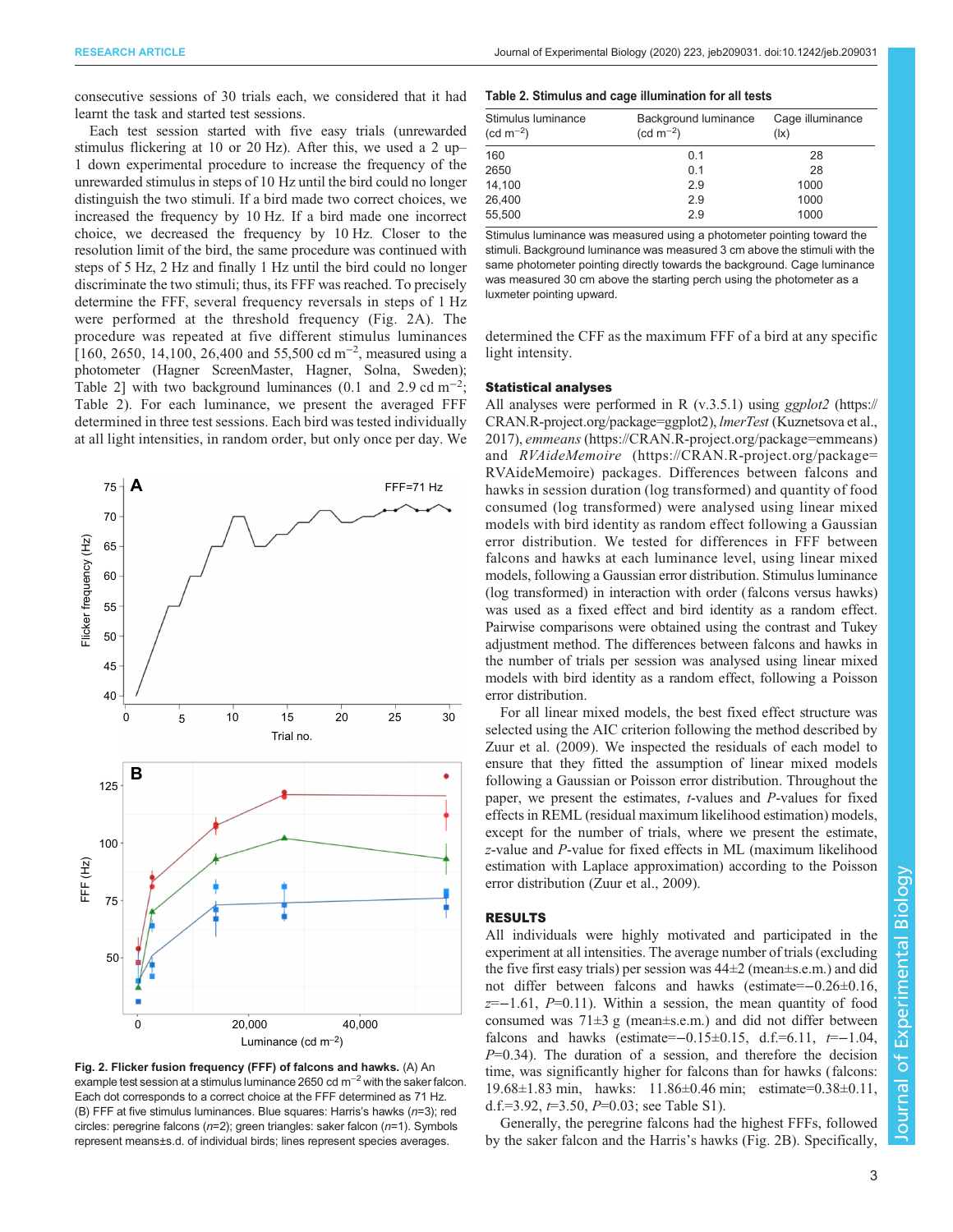<span id="page-3-0"></span>one Harris's hawk, one peregrine falcon and the saker falcon had their highest FFF (and thus their CFF) at a stimulus luminance of 26,400 cd m<sup>-2</sup> (81, 120 and 102 Hz, respectively; [Fig. 2](#page-2-0)). For the three other individuals, the FFFs increased continuously with luminosity [\(Fig. 2\)](#page-2-0), and thus the CFF could not be determined. Indeed, for those individuals, the FFF was slightly higher at the highest stimulus luminance of 55,500 cd m−<sup>2</sup> (77 and 75 Hz for the two other Harris's hawks and 129 Hz for the second peregrine falcon) than at 26,400 cd m<sup>-2</sup>. The mean FFFs for each species at all luminances are shown in [Fig. 2](#page-2-0)B.

Based on AIC criterion, the best fixed effect structure to explain FFF was the interaction between stimulus luminance and bird order. Indeed, we found a significant interaction between stimulus luminance and bird order for the FFFs (d.f.=4,  $\chi^2$ =26.31, P<0.001). Specifically, falcons had higher FFFs than hawks at high stimulus luminance (luminance 265,000 cd m−<sup>2</sup> : estimate=40.00  $\pm 7.97$ , d.f.=7.18,  $t=5.02$ ;  $P=0.02$ ; luminance 55,500 cd m<sup>-2</sup>: estimate=35.33±7.99, d.f.=7.23,  $t=4.42$ ,  $P=0.04$ ). At lower luminance, FFFs of falcons and hawks were similar (all P>0.10; see [Table S1\)](http://jeb.biologists.org/lookup/doi/10.1242/jeb.209031.supplemental).

For all tested individuals, the FFF was much lower at low light intensities. Indeed, the FFFs were significantly different for different stimulus luminances for both falcons and hawks. Specifically, while FFFs did not differ significantly for the three higher stimulus luminances (14,100, 26,400 and 55,500 cd m<sup>-2</sup>; all  $P > 0.33$  for falcons and hawks; see [Table S1](http://jeb.biologists.org/lookup/doi/10.1242/jeb.209031.supplemental)), FFFs at the low luminances (160 and 2650 cd m<sup>-2</sup>) were significantly different from the others (all  $P<0.008$  for falcons and hawks; see [Table S1](http://jeb.biologists.org/lookup/doi/10.1242/jeb.209031.supplemental)). We also found that FFFs were significantly different between the two lower stimulus luminances (160 and  $2650 \text{ cd m}^{-2}$ ) for falcons (estimate= $-32.44\pm4.60$ , d.f.=15.69,  $t=-7.05$ ,  $P=0.001$ ) but not for hawks (estimate=  $-10.72\pm4.67$ , d.f.=16.67, t= $-2.29$ , P=0.44).

# **DISCUSSION**

Our study is, to our knowledge, the first to investigate the temporal resolution in diurnal birds of prey. Using behavioural experiments, we found that peregrine falcons have a higher temporal resolution of vision than most other vertebrates, but this was not the case for Harris's hawks. These differences in temporal resolution are discussed below in terms of lifestyle and eye physiology; however, we cannot exclude other reasons, such as differences in metabolic rate or body size. Species with high metabolism and small body size have been shown to have higher CFF ([Healy et al., 2013](#page-5-0)). We did not test for a sex difference in temporal resolution as no sex difference in hunting strategies has been reported in the studied species ([Ferguson-Lees and Christie, 2001](#page-5-0)). Furthermore, no sex difference has been reported in the blue tit (but this was not tested by [Boström et al., 2016](#page-5-0)). While the age of individuals was different, there is no or little indication that this should affect temporal resolution ( for humans, see [Brozek and Keys, 1945,](#page-5-0) and [Ellemberg et al., 1999\)](#page-5-0). Finally, it is important to note that the temporal resolution of vision has been recorded using different methods [electroretinography (ERG), optomotor responses and behavioural assays; see Table 3], and the results obtained with these methods may not be directly comparable (but see [Inger et al.,](#page-5-0) [2014\).](#page-5-0) For instance, ERGs produce accurate estimates of the retinal response, which may give higher values than those based on behavioural tests because it excludes potential temporal summation of signals happening at later stages of neuronal processing ([Lisney](#page-6-0) [et al., 2012](#page-6-0)).

# Temporal resolution and lifestyle

The airborne (involving high manoeuvrability and sometimes fastflying abilities) and diurnal lifestyles of birds have been suggested to be linked to high temporal resolution of vision [\(Boström et al.,](#page-5-0) [2016; Inger et al., 2014\)](#page-5-0). Indeed, the temporal resolution of some

|  |  | Table 3. Bird species for which flicker fusion frequency (FFF) has been tested |
|--|--|--------------------------------------------------------------------------------|
|--|--|--------------------------------------------------------------------------------|

| Common name          | Species name            | Method      | Mean CFF | Reference                     |
|----------------------|-------------------------|-------------|----------|-------------------------------|
| Great horned owl     | Bubo virginianus        | <b>ERG</b>  | $40.0*$  | Ault and House (1987)         |
| Little owl           | Athene noctua           | <b>ERG</b>  | $50.0*$  | Porciatti et al. (1989)       |
| Zebrafinch           | Taeniopygia guttata     | Optomotor   | 55.0     | Crozier and Wolf (1941)       |
| House sparrow        | Passer domesticus       | Optomotor   | 55.0     | Crozier and Wolf (1944)       |
| Domestic chicken     | Gallus domesticus       | Behavioural | 63.5*    | Rubene et al. (2010)          |
| Short-eared owl      | Asio fammeus            | <b>ERG</b>  | 67.5     | Bornschein and Tansley (1961) |
| Budgerigar           | Melopsittacus undulatus | Behavioural | 69.4     | Ginsburg and Nilsson (1971)   |
| Domestic chicken     | Gallus domesticus       | Behavioural | $71.5*$  | Jarvis et al. (2002)          |
| Rock pigeon          | Columba livia           | Behavioural | $77.0*$  | Hendricks (1966)              |
| Harris's hawk        | Parabuteo unicinctus    | Behavioural | 77.7     | Present study                 |
| Budgerigar           | Melopsittacus undulatus | Behavioural | $84.2*$  | Boström et al. (2017)         |
| Domestic chicken     | Gallus domesticus       | Behavioural | 87.0     | Lisney et al. (2011)          |
| Rock pigeon          | Columba livia           | <b>ERG</b>  | 100.0    | Bornschein and Tansley (1961) |
| European starling    | Sturnus vulgaris        | <b>ERG</b>  | $100.0*$ | Maddocks et al. (2001)        |
| Saker falcon         | Falco cherrug           | Behavioural | 102.0    | Present study                 |
| Domestic chicken     | Gallus domesticus       | <b>ERG</b>  | 104.0    | Lisney et al. (2012)          |
| Domestic chicken     | Gallus domesticus       | Behavioural | 105.0    | Nuboer et al. (1992)          |
| Brown-headed cowbird | Molothrus ater          | <b>ERG</b>  | 114.7    | Ronald et al. (2018)          |
| Peregrine falcon     | Falco peregrinus        | Behavioural | 124.5    | Present study                 |
| Collared flycatcher  | Ficedula albicollis     | Behavioural | 128.1    | Boström et al. (2016)         |
| Blue tit             | Cyanistes caeruleus     | Behavioural | 130.3    | Boström et al. (2016)         |
| Pied flycatcher      | Ficedula hypoleuca      | Behavioural | 138.2    | Boström et al. (2016)         |
| Rock pigeon          | Columba livia           | <b>ERG</b>  | 143.0    | Dodt and Wirth (1953)         |

ERG: electroretinogram recorded from the eye; Optomotor: reaction to a rotation pattern of gratings; Behavioural: dual choice test between a steady and an intermittent stimulus.

Note that critical flicker fusion frequency (CFF) values represent the highest value (when possible) obtained with a given individual. Values are given for non-UV lights only, to make data comparable.

\*When FFF continuously increased with luminance for some individuals, the highest FFF is given.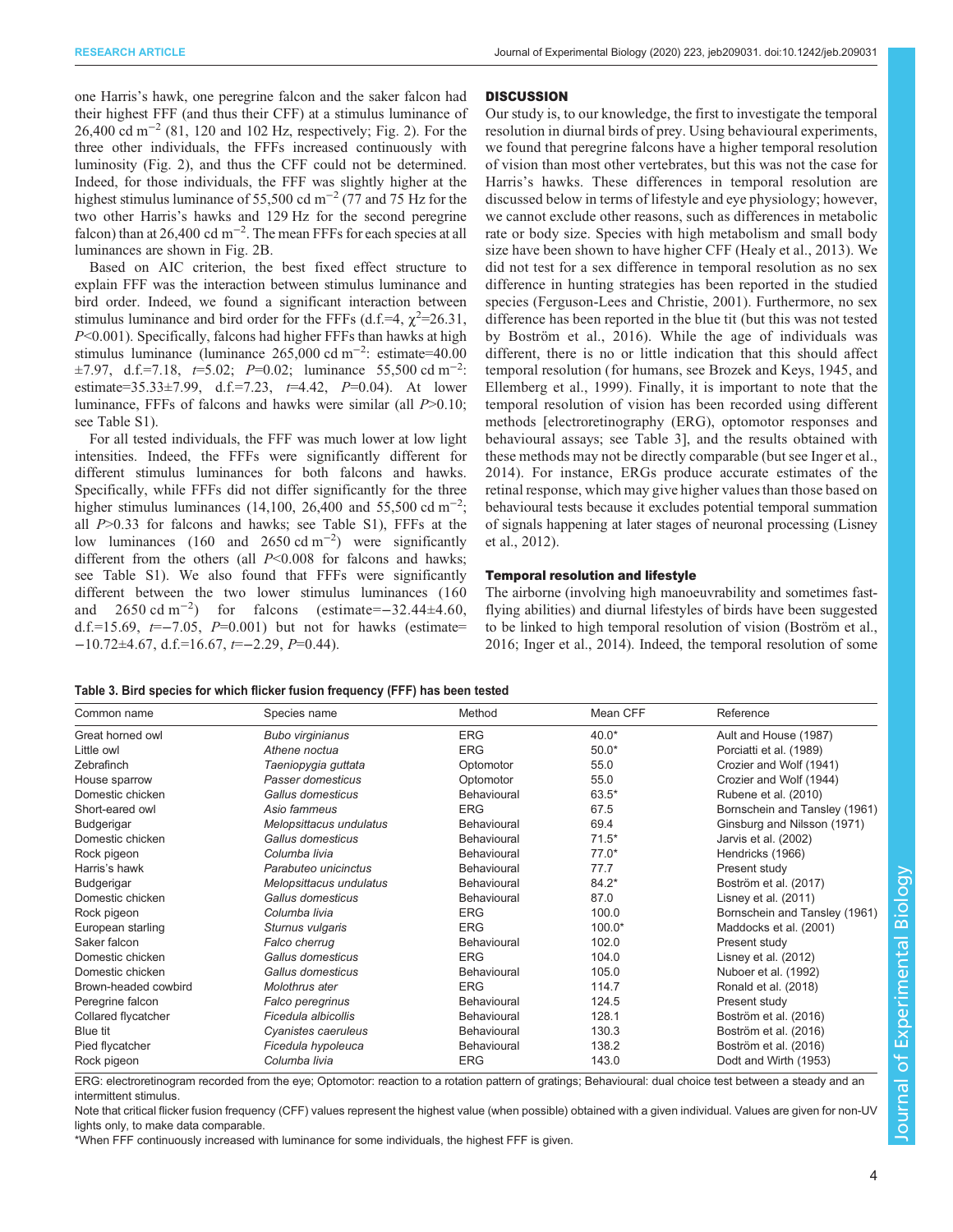<span id="page-4-0"></span>species of birds including the domestic chicken, the rock pigeon, the blue tit (Cyanistes caeruleus), the collared flycatcher (Ficedula albilicollis) and the pied flycatcher, exceeds the range of CFFs recorded in other vertebrates (see [Table 3](#page-3-0) and [Inger et al., 2014,](#page-5-0) for a list of FFF data of vertebrates).

Acknowledging the relatively small dataset (but intra-specific variation among individuals appears to be lower than inter-specific variation; see [Lisney et al., 2011;](#page-6-0) [Boström et al., 2016\),](#page-5-0) our results show some diversity in the temporal resolution among raptors. We found a higher temporal resolution in falcons, species that have positively selected genes for photoresponse recovery and/or light adaption, which may contribute to high temporal resolution [\(Wu](#page-6-0) [et al., 2016\)](#page-6-0). In particular, the highest temporal resolution was found in the peregrine falcon, which is known to be the fastest-flying animal in the world. This species can dive theoretically at 138–174 m s−<sup>1</sup> [\(Tucker, 1998\)](#page-6-0), with a recorded speed of up to 96 m s−<sup>1</sup> for a captive individual (recorded by falconer Patrick Morel on a female peregrine using a Microsensory RTS mini device). It hunts fast-escaping and manoeuvrable prey, such as shorebirds, passerines and pigeons ([Drewitt and Dixon, 2008;](#page-5-0) [Ward and](#page-6-0) [Laybourne, 1985](#page-6-0)). By contrast, the temporal resolution of the Harris's hawk was considerably lower. This species flies at lower speed and forages mainly on mammals such as rodents, rabbits and hares, which are not as fast and manoeuvrable as the flying prey of falcons ([Figueroa and González-Acuña, 2006](#page-5-0)). Our results are in agreement with the suggestion ([Boström et al., 2017\)](#page-5-0) that fast-flying species aiming for fast-moving prey have a high temporal resolution. For these species, high temporal resolution should be important because they need to rapidly integrate information [\(Laughlin and](#page-5-0) [Weckström, 1993](#page-5-0)) for essential tasks such as pattern recognition

[\(Srinivasan and Lehrer, 1984](#page-6-0)), motion vision [\(Healy et al., 2013](#page-5-0)) and depth perception ([Martin, 2017](#page-6-0)). However, behavioural assays have shown that Harris's hawks have similar temporal resolution to that of chickens [\(Jarvis et al., 2002](#page-5-0); [Lisney et al., 2011\)](#page-6-0), which forage on seeds. This could suggest that high temporal resolution may also be essential for other behaviours, such as predator avoidance (e.g. looming escape; [de Vries and Clandinin, 2012\)](#page-5-0).

## Temporal resolution and fovea

One of the functions of the bird fovea that have been debated for almost 80 years ([Bringmann, 2019](#page-5-0)) is its contribution to image fixation by improving the sensitivity to movements [\(Pumphrey,](#page-6-0) [1948\)](#page-6-0). [Pumphrey \(1948\)](#page-6-0) has proposed that species possessing a deep fovea with steep slopes may fixate prey more accurately. Indeed, deeper foveas with steeper slopes distort the image more strongly, possibly making motion detection, and therefore temporal resolution, more efficient compared with shallower foveas (with shallower slopes). According to this hypothesis, one could expect that species that forage on fast-moving prey possess a deeper fovea with steeper slopes to allow for better fixation of the prey, compared with species hunting slow-moving prey. We found no evidence for this hypothesis. By contrast, the species with the lowest temporal resolution, the Harris's hawk, has a deeper fovea with steeper slopes than the species with the highest temporal resolution, the peregrine falcon ([Mitkus et al., 2017; Potier et al., 2016](#page-6-0), [2017a\)](#page-6-0). One possible explanation for this might be that the deep-foveated birds, with steeper slopes and a small region of high visual acuity, are more likely to foveate accurately, and therefore experience lower slip velocities whilst fixating a target. Consequently, they may not require high temporal resolution to mitigate motion-induced blur.



Fig. 3. Critical flicker fusion frequency (CFF) of bird species tested behaviourally, as a function of stimulus luminance. Note that the luminance scale here is logarithmic. Each dot represents the average CFF per bird species. Different coloured symbols represent different bird orders (brown: Columbiformes; turquoise: Galliformes; blue: Passeriformes; pink: Psittaciformes; green: Falconiformes; red: Accipitriformes). References: rock pigeon (Columba livia) -[Hendricks \(1966\);](#page-5-0) domestic chicken (Gallus gallus domesticus) - [Lisney et al. \(2012\)](#page-6-0); collared flycatcher (Ficedula albicollis), pied flycatcher (Fidecula hypoleuca) and blue tit (Cyanistes caeruleus) – Boströ[m et al. \(2016\);](#page-5-0) budgerigar (Melopsittacus undulatus) – Boströ[m et al. \(2017\)](#page-5-0); peregrine falcon (Falco peregrinus), saker falcon (Falco cherrug) and Harris's hawk (Parabuteo unicinctus) – present study.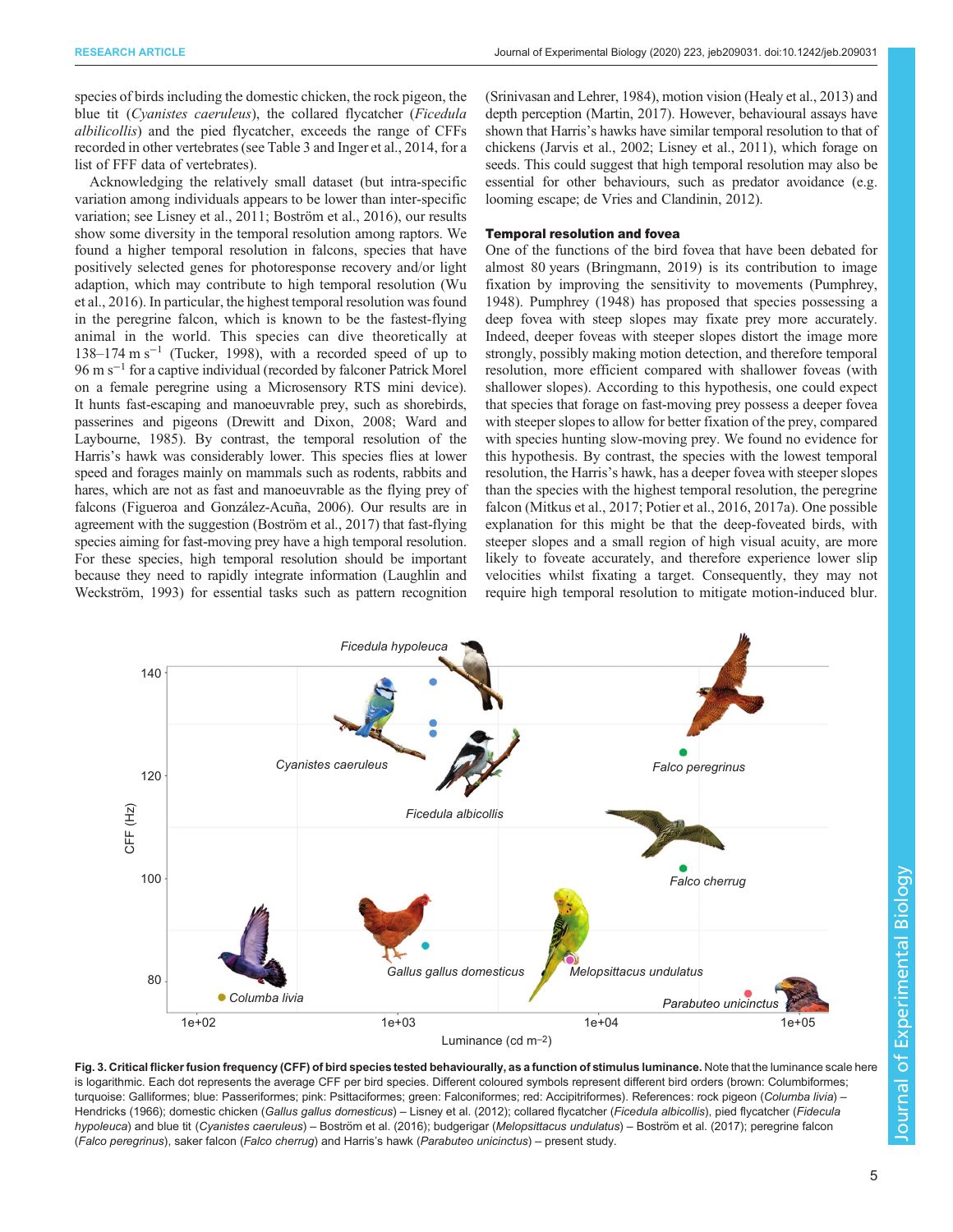<span id="page-5-0"></span>The dependence of motion-induced blur on spatial and temporal acuity of vision has been modelled in [Srinivasan and Bernard](#page-6-0) [\(1975\)](#page-6-0). More comparative studies are needed to explore whether foveal shape may be related to temporal resolution.

# Luminance and lifestyle

Raptors are considered to be highly adapted to see well and perform visual tasks in bright daylight [\(Mitkus et al., 2018\)](#page-6-0). Indeed, their spatial resolution decreases significantly at low light levels [\(Reymond,](#page-6-0) [1985](#page-6-0)). Our study is the first to investigate temporal resolution at very high luminance in birds. Indeed, previous studies did not test temporal resolution with stimuli of luminances higher than 7500 cd m−<sup>2</sup> (Boström et al., 2016, 2017). In our study, the highest FFF of all species was found at very high luminances of more than 25,000 cd m<sup>-2</sup> [\(Fig. 3\)](#page-4-0). Thus, raptors have high temporal resolution only at very high light intensities. A recent study on visually related genes indicated that the transduction genes should favour fast vision in falcons ([Wu et al., 2016](#page-6-0)). Furthermore, similar to owls but unlike accipitriforms, falcons also harboured one positively selected dim-light vision gene ([Wu et al., 2016\)](#page-6-0), and peregrine falcons have been observed hunting at low light levels (DeCandido and Allen, 2006), suggesting high temporal resolution at low light levels. However, our experiment revealed that falcons (falconiforms) have high temporal resolution only under very bright light conditions. With low stimulus intensities, their FFF was similar to that of hawks (accipitriforms).

# Increasing welfare of raptors in captivity

It is well accepted that flicker of artificial lights used in their enclosures can be detected by captive birds (Greenwood et al., 2004) and may affect their behaviour, such as mate choice (Evans et al., 2006), induce physiological stress [\(Maddocks et al., 2001](#page-6-0); Evans et al., 2012) and potentially have an impact on visual performance, as shown in mice [\(Yu et al., 2011\)](#page-6-0). In many countries, raptors are kept for purposes such as falconry or display, which can be essential for raptor conservation and research (Kenward, 2009; [Potier, 2016](#page-6-0)). While most raptors are kept in outdoor aviaries, indoor aviaries using artificial lighting are also used for reproduction [\(Nelson, 1972](#page-6-0)). Our study provides evidence that bright artificial illumination flickering at 100 Hz (common in Europe) or 120 Hz (USA) may not be suitable in enclosures for raptors, specifically falcons. As we used small stimuli, the FFF may be higher with larger stimuli (Kalloniatis and Luu, 2007). Therefore, when raptors are kept under bright artificial illumination, we suggest the use of lamps with higher flicker frequencies or no flicker at all.

## Acknowledgements

We thank P. Potier and N. Descarsin from Les Ailes de l'Urga for allowing us to perform experiments with their birds. We thank the anonymous reviewers for their constructive suggestions that helped us to improve the paper.

#### Competing interests

The authors declare no competing or financial interests.

## Author contributions

Conceptualization: S.P., M.P., A.K.; Methodology: S.P., M.P., A.K.; Software: M.P.; Validation: S.P., A.K.; Formal analysis: S.P.; Data curation: S.P., M.L.; Writing original draft: S.P.; Writing - review & editing: S.P., M.P., A.K.; Supervision: S.P., A.K.; Funding acquisition: S.P., A.K.

#### Funding

This study was financially support by the Vetenskapsrådet (2016-03298), the Knut och Alice Wallenbergs Stiftelse (Ultimate Vision) and Stiftelsen MB.

### Supplementary information

Supplementary information available online at <http://jeb.biologists.org/lookup/doi/10.1242/jeb.209031.supplemental>

#### References

- Ault. S. J. and House, E. W. (1987). Electroretinographic responses of the great horned owl (Bubo virginianus). J. Raptor Res. 21, 147-152.
- Bornschein, H. and Tansley, K. [\(1961\). Elektroretinogramm und netzhautstruktur der](https://doi.org/10.1007/BF02160375) Sumpfohreule (Asio flammeus). Experientia 17[, 185-187. doi:10.1007/BF02160375](https://doi.org/10.1007/BF02160375)
- Boström, J. E., Dimitrova, M., Canton, C., Håstad, O., Qvarnström, A. and Ödeen, A. [\(2016\). Ultra-rapid vision in birds.](https://doi.org/10.1371/journal.pone.0151099) PLoS ONE 11, e0151099. doi:10. [1371/journal.pone.0151099](https://doi.org/10.1371/journal.pone.0151099)
- Boström, J. E., Haller, N. K., Dimitrova, M., Ödeen, A. and Kelber, A. (2017). The [flicker fusion frequency of budgerigars \(](https://doi.org/10.1007/s00359-016-1130-z)Melopsittacus undulatus) revisited. J. Comp. Physiol. A 203[, 15-22. doi:10.1007/s00359-016-1130-z](https://doi.org/10.1007/s00359-016-1130-z)
- Bringmann, A. [\(2019\). Structure and function of the bird fovea.](https://doi.org/10.1111/ahe.12432) Anat. Histol. Embryol. 48[, 177-200. doi:10.1111/ahe.12432](https://doi.org/10.1111/ahe.12432)
- Brozek, J. and Keys, A. [\(1945\). Changes in flicker-fusion frequency with age.](https://doi.org/10.1037/h0053488) J. Consult. Psychol. 9[, 87. doi:10.1037/h0053488](https://doi.org/10.1037/h0053488)
- [Caro, S. P., Balthazart, J. and Bonadonna, F.](https://doi.org/10.1016/j.yhbeh.2014.06.001) (2015). The perfume of reproduction [in birds: chemosignaling in avian social life.](https://doi.org/10.1016/j.yhbeh.2014.06.001) Horm. Behav. 68, 25-42. doi:10.1016/ [j.yhbeh.2014.06.001](https://doi.org/10.1016/j.yhbeh.2014.06.001)
- Crozier, W. J. and Wolf, E. [\(1941\). The simplex flicker threshold contour for the](https://doi.org/10.1085/jgp.24.5.625) zebra finch. J. Gen. Physiol. 24[, 625-633. doi:10.1085/jgp.24.5.625](https://doi.org/10.1085/jgp.24.5.625)
- Crozier, W. J. and Wolf, E. [\(1944\). Flicker response contours for the sparrow,](https://doi.org/10.1085/jgp.27.4.315) [and the theory of the avian pecten.](https://doi.org/10.1085/jgp.27.4.315) J. Gen. Physiol. 27, 315-324. doi:10.1085/ [jgp.27.4.315](https://doi.org/10.1085/jgp.27.4.315)
- [de Vries, S. E. J. and Clandinin, T. R. J. C. B.](https://doi.org/10.1016/j.cub.2012.01.007) (2012). Loom-sensitive neurons link [computation to action in the Drosophila visual system.](https://doi.org/10.1016/j.cub.2012.01.007) Curr. Biol. 22, 353-362. [doi:10.1016/j.cub.2012.01.007](https://doi.org/10.1016/j.cub.2012.01.007)
- DeCandido, R. and Allen, D. [\(2006\). Nocturnal hunting by peregrine falcons at the](https://doi.org/10.1676/1559-4491(2006)118[0053:NHBPFA]2.0.CO;2) [empire state building, New York City.](https://doi.org/10.1676/1559-4491(2006)118[0053:NHBPFA]2.0.CO;2) Wilson J. Ornithol. 118, 53-58. doi:10.1676/ [1559-4491\(2006\)118\[0053:NHBPFA\]2.0.CO;2](https://doi.org/10.1676/1559-4491(2006)118[0053:NHBPFA]2.0.CO;2)
- Dodt, E. and Wirth, A. [\(1953\). Differentiation between rods and cones by flicker](https://doi.org/10.1111/j.1748-1716.1954.tb01076.x) [electroretinography in pigeon and guinea pig.](https://doi.org/10.1111/j.1748-1716.1954.tb01076.x) Acta Physiol. Scand. 30, 80-89. [doi:10.1111/j.1748-1716.1954.tb01076.x](https://doi.org/10.1111/j.1748-1716.1954.tb01076.x)
- Drewitt, E. J. and Dixon, N. (2008). Diet and prey selection of urban-dwelling Peregrine Falcons in southwest England. Br. Birds 101, 58-67.
- [Ellemberg, D., Lewis, T. L., Liu, C. H. and Maurer, D.](https://doi.org/10.1016/S0042-6989(98)00280-6) (1999). Development of [spatial and temporal vision during childhood.](https://doi.org/10.1016/S0042-6989(98)00280-6) Vision Res. 39, 2325-2333. doi:10. [1016/S0042-6989\(98\)00280-6](https://doi.org/10.1016/S0042-6989(98)00280-6)
- [Evans, J. E., Cuthill, I. C. and Bennett, A. T. D.](https://doi.org/10.1016/j.anbehav.2005.10.031) (2006). The effect of flicker from [fluorescent lights on mate choice in captive birds.](https://doi.org/10.1016/j.anbehav.2005.10.031) Anim. Behav. 72, 393-400. [doi:10.1016/j.anbehav.2005.10.031](https://doi.org/10.1016/j.anbehav.2005.10.031)
- [Evans, J. E., Smith, E. L., Bennett, A. T. D., Cuthill, I. C. and Buchanan, K. L.](https://doi.org/10.1016/j.anbehav.2011.10.002) [\(2012\). Short-term physiological and behavioural effects of high- versus low](https://doi.org/10.1016/j.anbehav.2011.10.002)[frequency fluorescent light on captive birds.](https://doi.org/10.1016/j.anbehav.2011.10.002) Anim. Behav. 83, 25-33. doi:10.1016/ [j.anbehav.2011.10.002](https://doi.org/10.1016/j.anbehav.2011.10.002)

Ferguson-Lees, J. and Christie, D. A. (2001). Raptors of the World. A&C Black.

- Figueroa, R. A. R. and González-Acuña, D. (2006). Prey of the Harris's Hawk (Parabuteo unicinctus[\) in a suburban area of southern Chile.](https://doi.org/10.3356/0892-1016(2006)40[164:POTHHP]2.0.CO;2) J. Raptor Res. 40, [164-169. doi:10.3356/0892-1016\(2006\)40\[164:POTHHP\]2.0.CO;2](https://doi.org/10.3356/0892-1016(2006)40[164:POTHHP]2.0.CO;2)
- Ginsburg, N. and Nilsson, V. [\(1971\). Measuring flicker threshold in the budgerigar.](https://doi.org/10.1901/jeab.1971.15-189) J. Exp. Anal. Behav. 15[, 189-192. doi:10.1901/jeab.1971.15-189](https://doi.org/10.1901/jeab.1971.15-189)
- [Greenwood, V. J., Smith, E. L., Goldsmith, A. R., Cuthill, I. C., Crisp, L. H.,](https://doi.org/10.1016/j.applanim.2003.11.008) [Walter-Swan, M. B. and Bennett, A. T. D.](https://doi.org/10.1016/j.applanim.2003.11.008) (2004). Does the flicker frequency of [fluorescent lighting affect the welfare of captive European starlings?](https://doi.org/10.1016/j.applanim.2003.11.008) Appl. Anim. Behav. Sci. 86[, 145-159. doi:10.1016/j.applanim.2003.11.008](https://doi.org/10.1016/j.applanim.2003.11.008)
- [Healy, K., McNally, L., Ruxton, G. D., Cooper, N. and Jackson, A. L.](https://doi.org/10.1016/j.anbehav.2013.06.018) (2013). [Metabolic rate and body size are linked with perception of temporal information.](https://doi.org/10.1016/j.anbehav.2013.06.018) Anim. Behav. 86[, 685-696. doi:10.1016/j.anbehav.2013.06.018](https://doi.org/10.1016/j.anbehav.2013.06.018)
- Hendricks, J. [\(1966\). Flicker thresholds as determined by a modified conditioned](https://doi.org/10.1901/jeab.1966.9-501) suppression procedure. J. Exp. Anal. Behav. 9[, 501-506. doi:10.1901/jeab.](https://doi.org/10.1901/jeab.1966.9-501) [1966.9-501](https://doi.org/10.1901/jeab.1966.9-501)
- [Inger, R., Bennie, J., Davies, T. W. and Gaston, K. J.](https://doi.org/10.1371/journal.pone.0098631) (2014). Potential biological [and ecological effects of flickering artificial light.](https://doi.org/10.1371/journal.pone.0098631) PLoS ONE 9, e98631. doi:10. [1371/journal.pone.0098631](https://doi.org/10.1371/journal.pone.0098631)
- [Jarvis, J. R., Taylor, N. R., Prescott, N. B., Meeks, I. and Wathes, C. M.](https://doi.org/10.1016/S0042-6989(01)00268-1) (2002). [Measuring and modelling the photopic flicker sensitivity of the chicken \(](https://doi.org/10.1016/S0042-6989(01)00268-1)Gallus g. domesticus). Vision Res. 42[, 99-106. doi:10.1016/S0042-6989\(01\)00268-1](https://doi.org/10.1016/S0042-6989(01)00268-1)
- Kalloniatis, M. and Luu, C. (2007). Temporal resolution. In The Organization of the Retina and Visual System (ed. H. Kolh, R. Nelson, E. Fernandez and B. Jones). Salt Lake City, UT: University of Utah Health Sciences Center.
- Kenward, R. E. (2009). Conservation values from falconry. In Recreational Hunting, Conservation and Rural Livelihoods: Science and Practice (ed. B. Dickson, J. Hutton and B. Adams), pp. 181-196: Whiley-Blackwell.
- [Kuznetsova, A., Brockhoff, P. B. and Christensen, R. H. B.](https://doi.org/10.18637/jss.v082.i13) (2017). lmerTest [package: tests in linear mixed effects models.](https://doi.org/10.18637/jss.v082.i13) J. Stat. Softw. 82. doi:10.18637/jss. [v082.i13](https://doi.org/10.18637/jss.v082.i13)

Land, M. F. and Nilsson, D.-E. (2012). Animal Eyes. Oxford University Press.

Laughlin, S. and Weckström, M. [\(1993\). Fast and slow photoreceptors](https://doi.org/10.1007/BF00213682)[comparative study of the functional diversity of coding and conductances in the](https://doi.org/10.1007/BF00213682) Diptera. J. Comp. Physi. A 172[, 593-609. doi:10.1007/BF00213682](https://doi.org/10.1007/BF00213682)